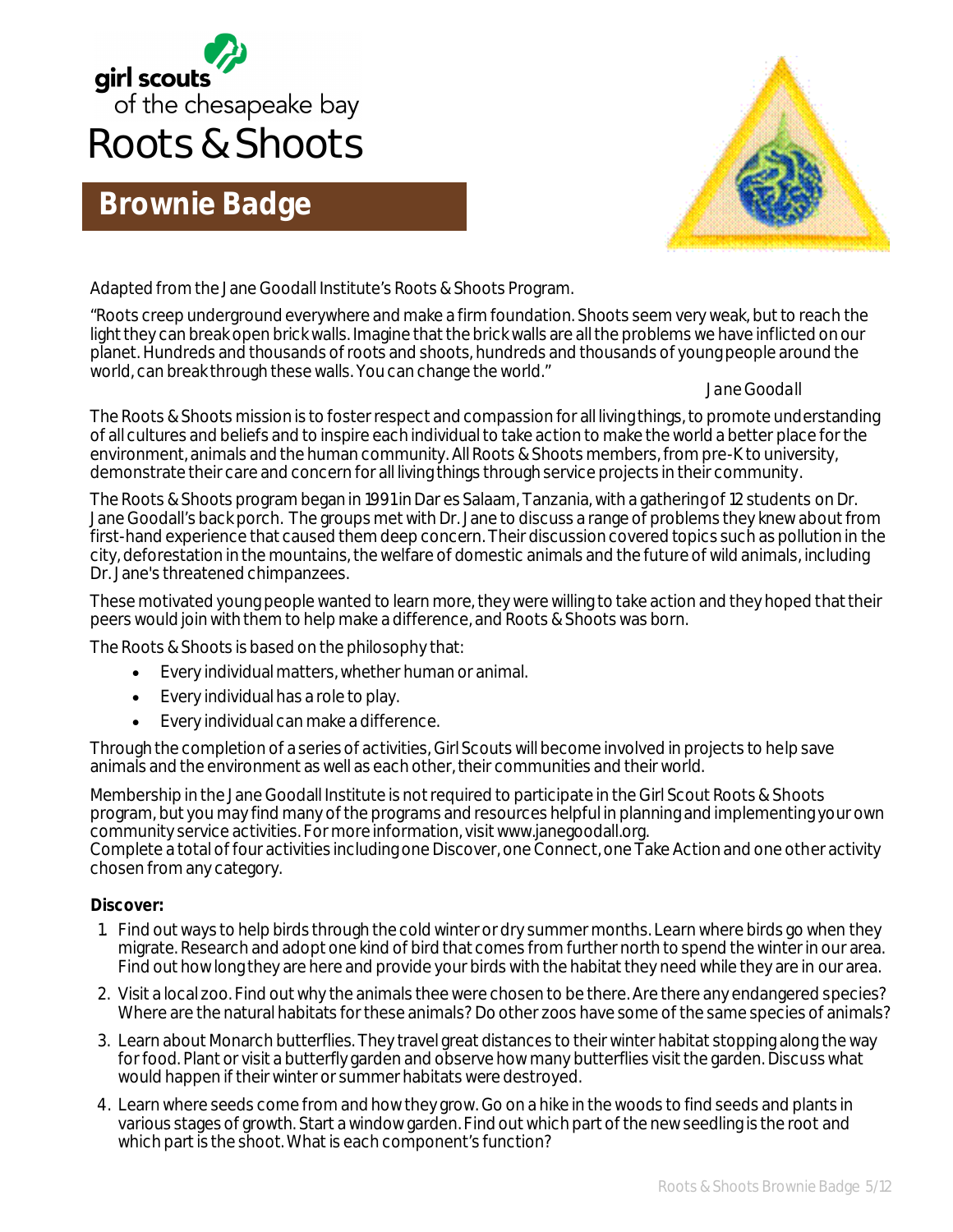### **Connect:**

- 1. Go on a hike to observe animals, birds and insects in their natural habitat. Make a list of the different species and how many of each you have seen. Mark down what they were doing and how they reacted to your presence in their habitat.
- 2. Visit an animal shelter. Do the animals there have enough food, water and bedding? Where do the animals come from? Find out how your troop can help support the shelter or enrich the animals' lives.
- 3. Imagine what it would be like to return home only to find that your home has been destroyed, your water supply was low or your major source of food was gone. Make up a play or puppet show on how wild animals might respond in a similar situation when part of their habitat has been destroyed.
- 4. Organize a "zero" energy day for your troop. Brainstorm ways that you can use less electricity and less gasoline. Use your own energy as much as possible. Walk when you can and get up with the sun and go to bed with the sun.

#### **Take Action:**

- 1. Take part in a community clean up, a watershed clean up or help plant trees in your community.
- 2. Make bird feeders for the residents of a local nursing home or for patients at a children's hospital.
- 3. Visit a senior center. Pair up with a resident for the "Story Telling" activity.

### **The Window Seed**

Purpose of this project is to discover what a developing seed looks like.

### **Materials:**

- A clear plastic sandwich bag
- A paper towel
- A radish, bean or sunflower seed
- A spray bottle with water
- Cellophane tape
- 1. Fold the paper towel into a square.
- 2. Place the seed in between the layers of the paper towel.
- 3. Spray the paper towel with water until it is very moist but not soaking wet.
- 4. Place the paper towel in the plastic bag and tape the bag to a window that gets a fair amount of sun.
- 5. After about a week the seed will sprout a root and a shoot. Discuss the difference between the root and the shoot. What is the function of each part of the plant?
- 6. Finally, transport the seedling to a flowerpot or outdoors.

From the Roots & Shoots for Young Children curriculum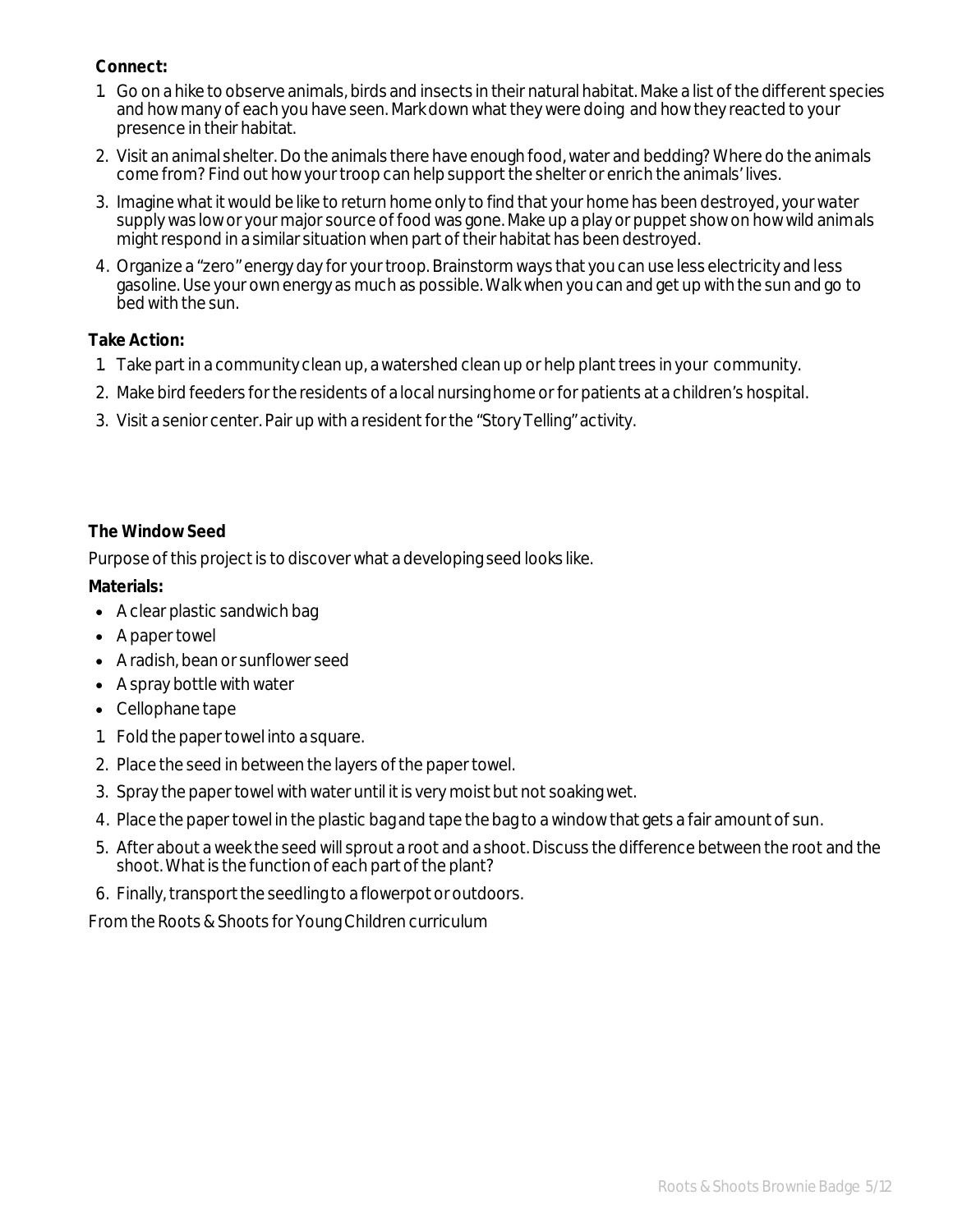# **Story Telling**

## **Materials:**

- Sheets of paper
- Pens
- Scissors

Group Activity: This old-fashioned paper game is a great way to break the ice. The girls pair up with senior citizens and they take turns telling stories about their lives. Rather than have fortunes hidden under the folded paper, it contains topics for story telling. Detailed directions for folding this toy are below. However, there may also be a student in the group who knows how to make these toys.

Directions for folding a storyteller:

- Take a piece of letter size paper and fold the upper right hand corner down to the left side to form a square and cut off the bottom.
- Take the square and fold it in four quarters. Fold four corners into the center and then fold that square in half.
- Tuck your fingers in the four little pockets.
- Write the name of four colors on four outside sections.
- Write the numbers 1 8 on the inside sections.
- Write these sentences in the tucked under triangle of paper:
	- What was your biggest adventure?
	- What was the scariest thing that ever happened to you?
	- Did you care for a special pet?
	- Do you have any brothers and/or sisters?
	- Where were you born?
	- What was the first kind of car you drove?
	- What is the farthest place you have ever visited?
	- What was the one thing you wish you had known when you were my age?
	- What did you do for fun before you had a TV?

Take turns telling each other stories. Practice being a good listener.

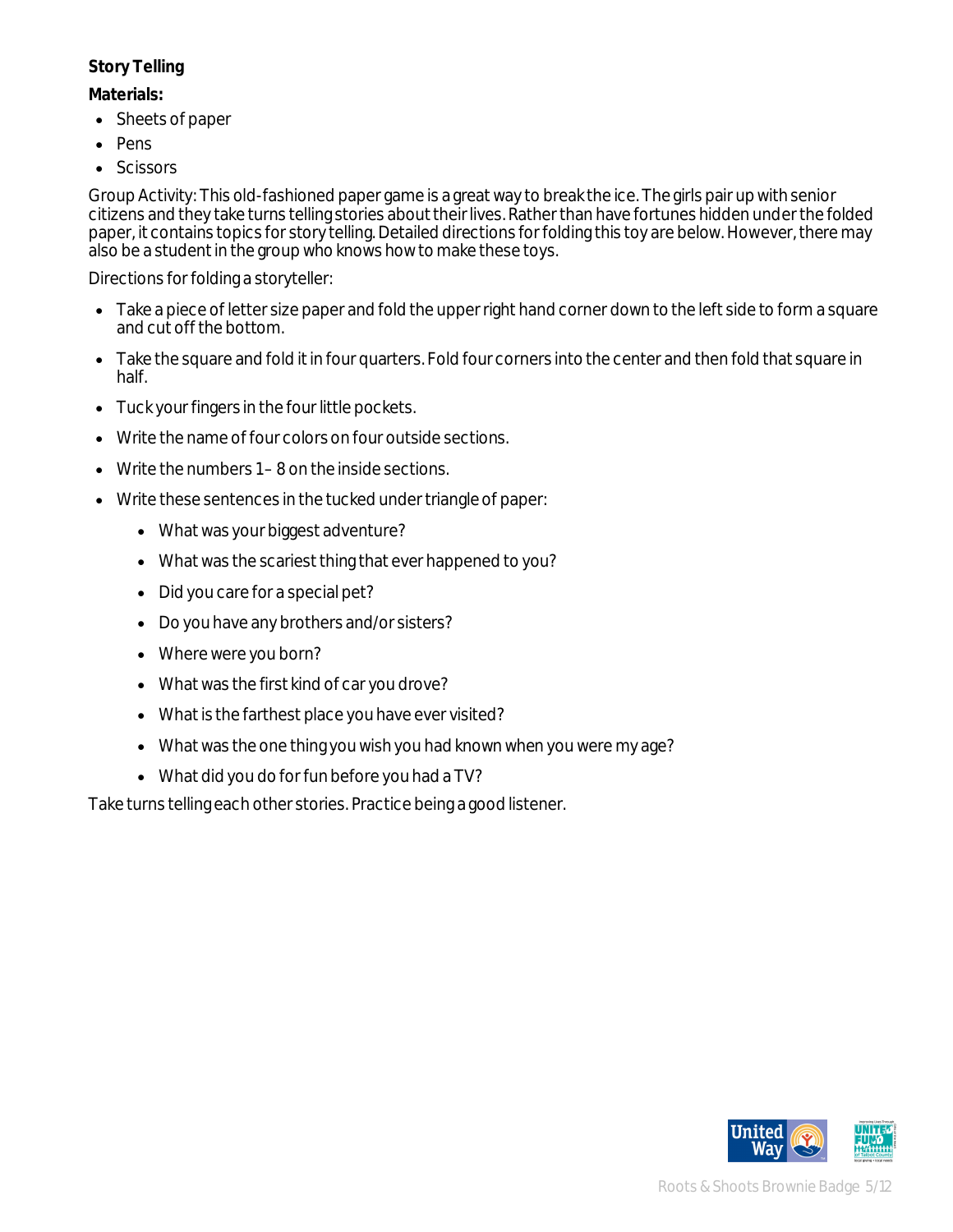

# **Roots & Shoots**

# **Junior Badge**



Adapted from the Jane Goodall Institute's Roots & Shoots Program.

"Roots creep underground everywhere and make a firm foundation. Shoots seem very weak, but to reach the light they can break open brick walls. Imagine that the brick walls are all the problems we have inflicted on our planet. Hundreds and thousands of roots and shoots, hundreds and thousands of young people around the world, can break through these walls. You can change the world."

*Jane Goodall*

The Roots & Shoots mission is to foster respect and compassion for all living things, to promote understanding of all cultures and beliefs and to inspire each individual to take action to make the world a better place for the environment, animals and the human community. All Roots & Shoots members, from pre-K to university, demonstrate their care and concern for all living things through service projects in their community.

The Roots & Shoots program began in 1991 in Dar es Salaam, Tanzania, with a gathering of 12 students on Dr. Jane Goodall's back porch. The groups met with Dr. Jane to discuss a range of problems they knew about from first-hand experience that caused them deep concern. Their discussion covered topics such as pollution in the city, deforestation in the mountains, the welfare of domestic animals and the future of wild animals, including Dr. Jane's threatened chimpanzees.

These motivated young people wanted to learn more, they were willing to take action and they hoped that their peers would join with them to help make a difference, and Roots & Shoots was born.

The Roots & Shoots is based on the philosophy that:

- Every individual matters, whether human or animal.
- Every individual has a role to play.
- Every individual can make a difference.

Through the completion of a series of activities, Girl Scouts will become involved in projects to help save animals and the environment as well as each other, their communities and their world.

Membership in the Jane Goodall Institute is not required to participate in the Girl Scout Roots & Shoots program, but you may find many of the programs and resources helpful in planning and implementing your own community service activities. For more information, visit www.janegoodall.org.

Complete a total of six activities including two Discover, two Connect, one Take Action and one other activity chosen from any category.

#### **Discover:**

- 1. Learn about the work of the Jane Goodall Institute and its study of the habitat of chimpanzees, their behavior and the place in the environment.
- 2. Attend a county or 4-H fair, visit a nature center, a bird sanctuary, or a zoo. How are the specific needs of the animals being met? How much space do they have? Are they kept clean? Is their natural habitat duplicated as closely as possible? What are some of the problems or illnesses watched for by caretakers?
- 3. Learn how rain forests differ from forests in this area? Where are the rain forests of the world located? How large are they? Why do we need forests? What are some of the animals and plants that are found in the rain forests? How does the destruction of rain forests in South America affect other parts of the world?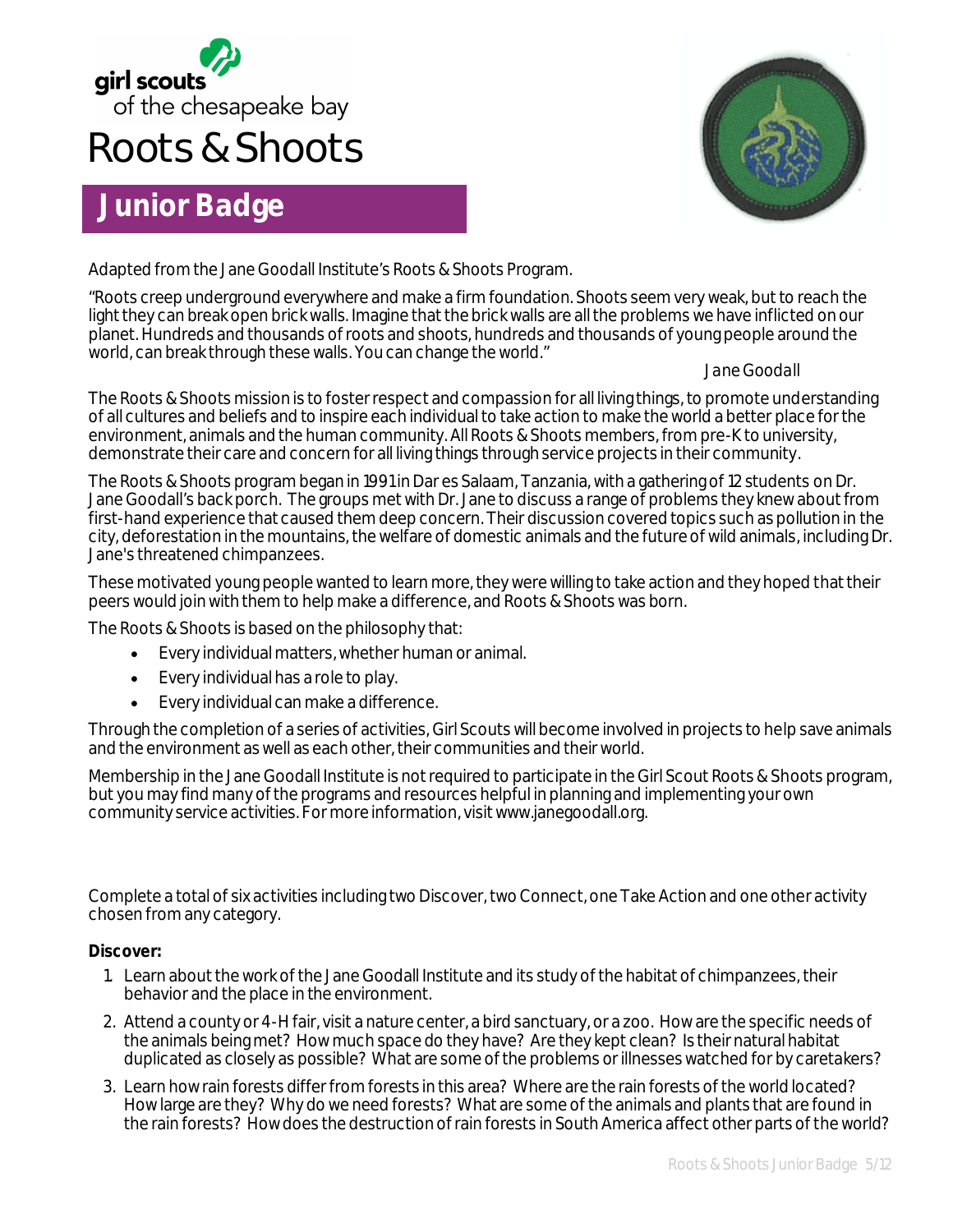- 4. Find out about five zoos or wildlife sanctuaries in different countries. What types animals are housed there and why? How do these zoos compare to zoos in the USA. Explore the role zoos play in protecting endangered species.
- 5. By banding birds we are able to count them and learn about their migratory habits. Visit a bird banding site in your area and see how many birds are spotted during the year. What types of birds are banded there? Find ways to help birds through the cold winter or dry summer. Learn where birds might go when they migrate. Identify one bird that comes from further north to spend the winter in our area--what would happen if its winter home were destroyed?
- 6. How does the weather/climate affect animals? How do they adapt? List some environmental disasters. How can animals survive such disasters?

#### **Connect:**

- 1. Plant trees with your troop. Water the trees and monitor their growth for one year. How many animals make their home there during the first year? Learn what happens when large areas of trees are cut down. What areas of the community/world are in need of reforestation?
- 2. Research observation techniques and animal behavior before going on a guided nature walk. Use what you have learned to observe animals in their natural habitats.
- 3. Identify several women working on environmental careers and ask them to visit your troop meeting.
- 4. Visit the Roots & Shoots website (www.rootsandshoots.org). Look at the Roots & Shoots bulletin board to find out what groups are doing around the world. Find out how many Roots & Shoots groups are worldwide. In how many countries? In how many U.S. states? Write to one of these groups to ask them for information about their projects.
- 5. Design the perfect place to live. Does it have trees? Why would you want trees around this place? List all the reasons trees are beneficial to us and the environment. Find out what builders, landscape architects and biologist consider when planning a new site.

#### **Take Action:**

- 1. Have a wildlife art competition in your troop, service unit or school. Invite younger girls to participate and community members to visit.
- *2.* At an encampment or outdoor activity work with younger girls to increase their environmental awareness. Create a wide game focusing on environmental issues, or lead nature hikes, pointing out erosion and how it affects animal habitat. Explain to younger girls how it could be corrected.
- *3.* Participate in a neighborhood clean up and then observe the area for one month. What kind of litter returns first? Who drops it? Is it more likely to appear after weekends than during the week? Why do you suppose people litter? Suggest three ways to try and convince people not to litter and make posters for your school or community center.
- *4.* Visit a senior center and work on the "Draw our Roots & Shoots" project.

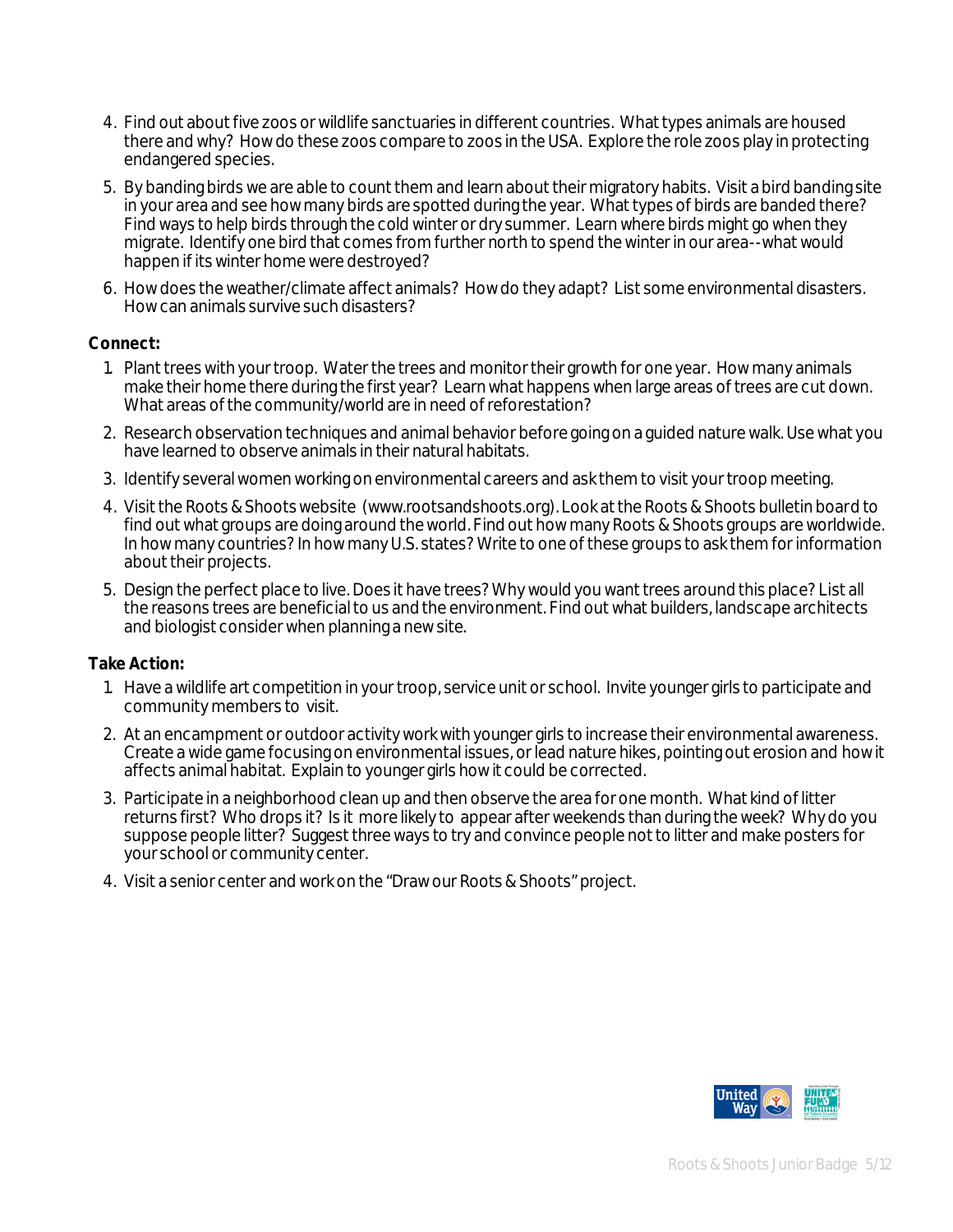#### **Draw our Roots & Shoots**

#### **Introductions:**

Meet the seniors. Introduce the Roots & Shoots group. Explain the purpose of Roots & Shoots.

**Materials:** Large Pieces of paper; Colored pencils.

The purpose of this activity is for the older and younger group members to get to know each other.

- 1. Pick any kind of tree to represent you and your life. Be sure to add roots, branches and shoots, trunk and the ground.
- 2. Roots provide support for the tree. Be sure to draw them even though they are under the ground. Then write down the names of people who give you support.
- 3. Shoots or branches grow away from the tree trunk. Write down what your dreams are.
- 4. The trunk represents you.
- 5. Pair up with a senior and share your tree drawings.

**Sharing Time:** ask the senior citizens to share a memory about a favorite tree. For example, some families plant a tree when a child is born or others might remember a favorite flowering or climbing tree.

*Reading list: The Eagle and the Wren, by Dr. Jane Goodall*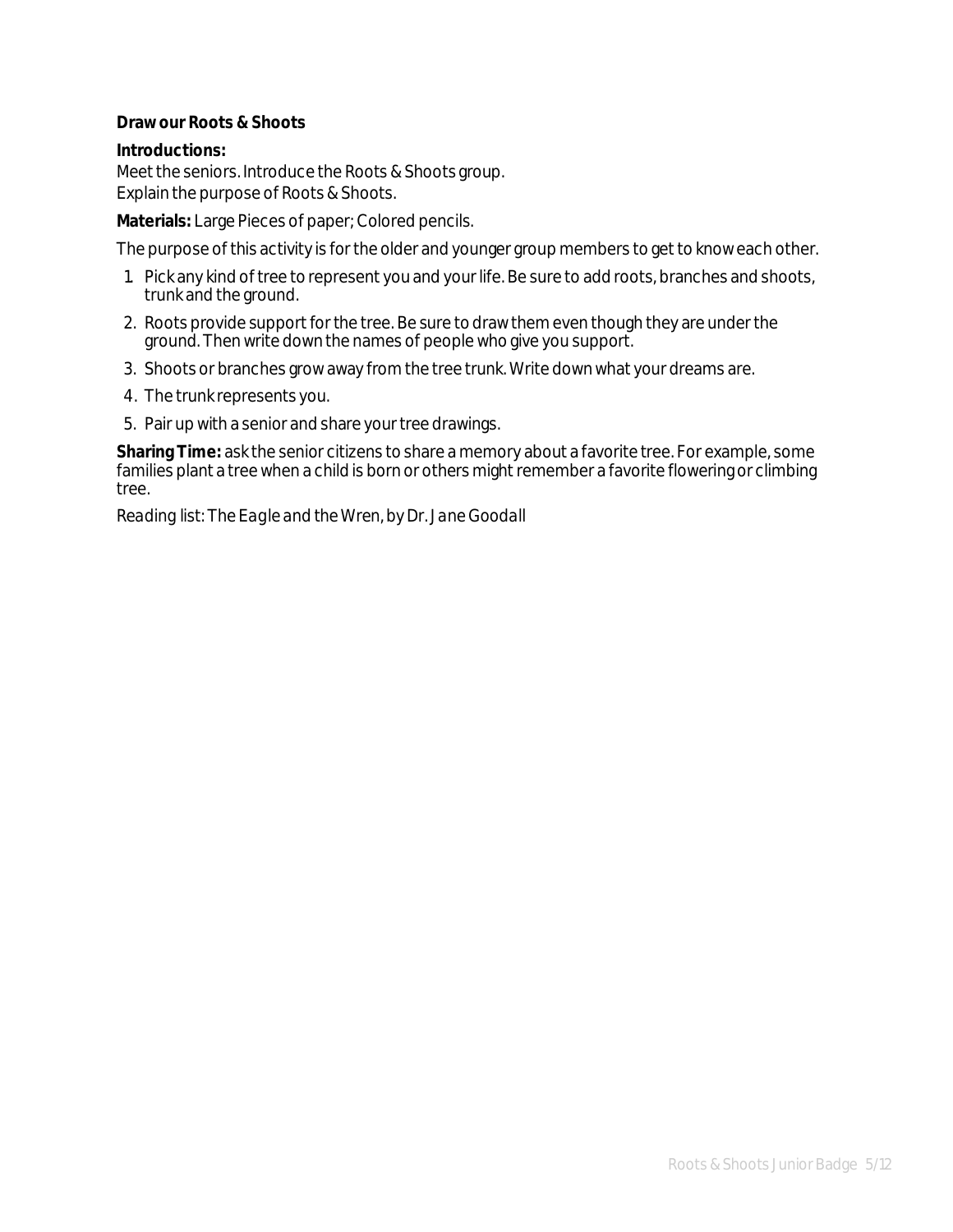

# **Roots & Shoots**

# **Cadette/Senior/Ambassador Badge**

Adapted from the Jane Goodall Institute's Roots & Shoots Program.

"Roots creep underground everywhere and make a firm foundation. Shoots seem very weak, but to reach the light they can break open brick walls. Imagine that the brick walls are all the problems we have inflicted on our planet. Hundreds and thousands of roots and shoots, hundreds and thousands of young people around the world, can break through these walls. You can change the world."

*Jane Goodall*

The Roots & Shoots mission is to foster respect and compassion for all living things, to promote understanding of all cultures and beliefs and to inspire each individual to take action to make the world a better place for the environment, animals and the human community. All Roots & Shoots members, from pre-K to university, demonstrate their care and concern for all living things through service projects in their community.

The Roots & Shoots program began in 1991 in Dar es Salaam, Tanzania, with a gathering of 12 students on Dr. Jane Goodall's back porch. The groups met with Dr. Jane to discuss a range of problems they knew about from first-hand experience that caused them deep concern. Their discussion covered topics such as pollution in the city, deforestation in the mountains, the welfare of domestic animals and the future of wild animals, including Dr. Jane's threatened chimpanzees.

These motivated young people wanted to learn more, they were willing to take action and they hoped that their peers would join with them to help make a difference, and Roots & Shoots was born.

The Roots & Shoots is based on the philosophy that:

- Every individual matters, whether human or animal.
- Every individual has a role to play.
- Every individual can make a difference.

Through the completion of a series of activities, Girl Scouts will become involved in projects to help save animals and the environment as well as each other, their communities and their world.

Membership in the Jane Goodall Institute is not required to participate in the Girl Scout Roots & Shoots program, but you may find many of the programs and resources helpful in planning and implementing your own community service activities. For more information, visit www.janegoodall.org.

Complete a total of seven activities including two Discover, two Connect, one Take Action and two other activities chosen from any category.

#### **Discover:**

- 1. Learn about an endangered plant or animal. Research the history of how it became endangered. How could this have been prevented? Is there anything that can be done to prevent extinction?
- 2. What are some of the tools researchers use to learn about factors that impact the environment? How have these tools effected or changed the way we live on earth? Research at least one of the following and what tools are being used to measure or collect information
	- Air and water pollutants
	- Weather
	- Contaminants in the soil
	- Activities on the sun